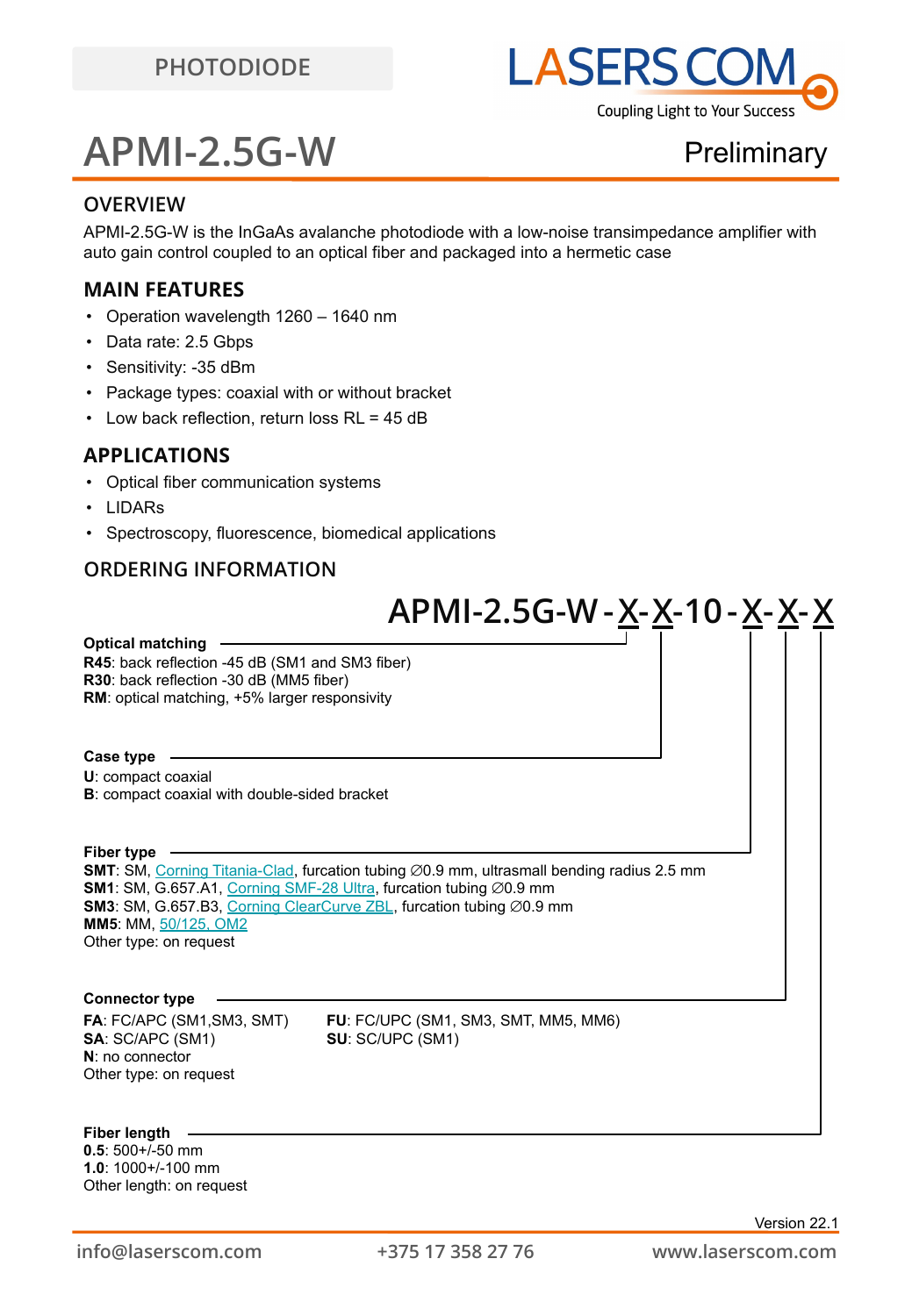# **APMI-2.5G-W**

### **ABSOLUTE MAXIMUM RATINGS**

| Parameter             | Value<br>Unit |                 | Conditions   |                |
|-----------------------|---------------|-----------------|--------------|----------------|
| TIA supply voltage    | $V_{\rm CC}$  | 4.5             | v            |                |
| APD supply voltage    | $V_{PD}$      | $V_{\text{br}}$ |              |                |
| Reverse current       | Ir            | 2               | mA           |                |
| Operating temperature | OD            | $-40 \div +85$  | °C           |                |
| Storage temperature   | 'stg          | $-40 \div +85$  | $^{\circ}C$  |                |
| Soldering temperature | sold          | 260             | $^{\circ}$ C | Max. 5 seconds |

### **ELECTRICAL-OPTICAL CHARACTERISTICS (SM FIBER, λ = 1310 nm, T = 25 °C)**

| Parameter                                                                |           | Min              | Typ  | Max   | Unit    | <b>Test conditions</b> |                                                                              |
|--------------------------------------------------------------------------|-----------|------------------|------|-------|---------|------------------------|------------------------------------------------------------------------------|
| Operation wavelength                                                     |           |                  | 1260 |       | 1640    | nm                     |                                                                              |
| TIA supply voltage                                                       |           | $V_{\rm CC}$     | 3.0  | 3.3   | 3.6     | $\vee$                 |                                                                              |
| TIA supply current                                                       |           | $I_{\rm CC}$     | 15   | 20    | 24      | mA                     | no loads                                                                     |
| Return loss                                                              | R30       | <b>RL</b>        | 25   | 30    |         | dB                     |                                                                              |
|                                                                          | R45       |                  | 40   | 45    |         |                        |                                                                              |
|                                                                          | <b>RM</b> |                  | 25   | 30    |         |                        |                                                                              |
| Responsivity                                                             | R30, R45  | R                | 0.80 | 0.90  |         | A/W                    | $\lambda$ = 1310 nm, M = 1, P = 1 µW                                         |
|                                                                          | <b>RM</b> |                  | 0.85 | 0.95  |         |                        |                                                                              |
| Breakdown voltage                                                        |           | $\rm V_{\rm BR}$ | 35   | 46    | 56      | V                      | $I_{d}$ = 10 µA                                                              |
| Breakdown voltage<br>temperature coefficient<br>$\Delta V_{BR}/\Delta T$ |           | δ                | 0.08 | 0.10  | 0.12    | $V$ /°C                |                                                                              |
| Dark current                                                             |           | Id               |      | 10    | 50      | nA                     | @ 0.9 Vbr                                                                    |
| <b>Bit rate</b>                                                          |           | <b>BR</b>        |      | 2.5   |         | Gbps                   |                                                                              |
| Low-frequency cut-off                                                    |           | fc               |      | 30    |         | <b>kHz</b>             |                                                                              |
| Optical sensitivity                                                      |           | $(P_{min})$      |      | $-35$ | $-33.5$ | dBm                    | $BER = 10^{-10}$ , $BR = 2.5$ Gbps, PRBS,<br>$ER = 10 dB, \lambda = 1490 nm$ |
| Output voltage                                                           |           | Vout             |      | 140   |         | mVp-p                  |                                                                              |
| Transimpedance                                                           |           | Zt               | 5.7  | 7.7   | 9.0     | $k\Omega$              | Differential (50 $\Omega$ on each output),<br>$f = 100$ MHz                  |
| Output impedance                                                         |           | Z <sub>0</sub>   |      | 50    |         | Ω                      |                                                                              |
| Saturation power                                                         |           | Psat             | 2    |       |         | dBm                    | $\lambda$ = 1550 nm @ 2.5 Gbps, NRZ, PRBS                                    |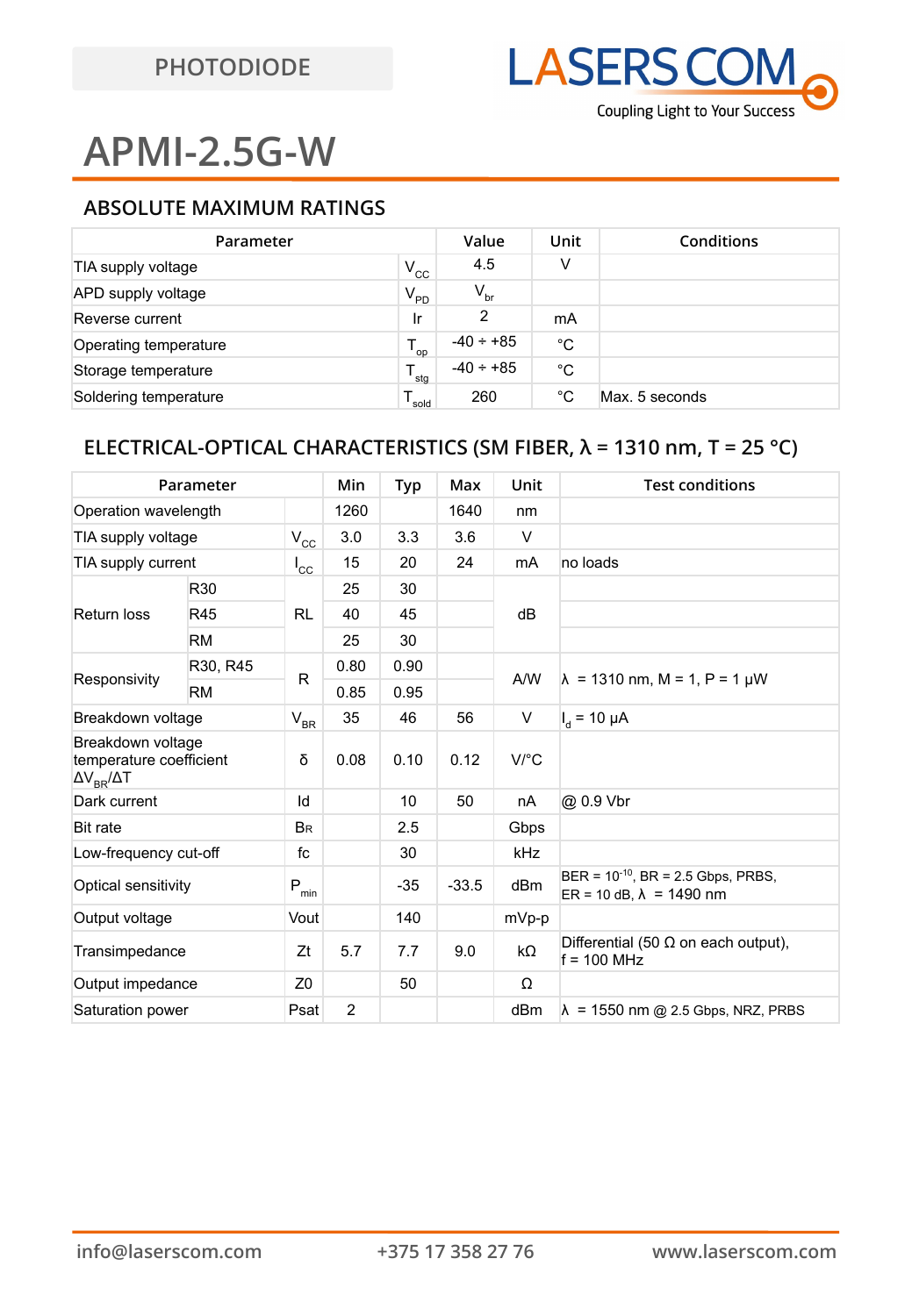



## **APMI-2.5G-W**